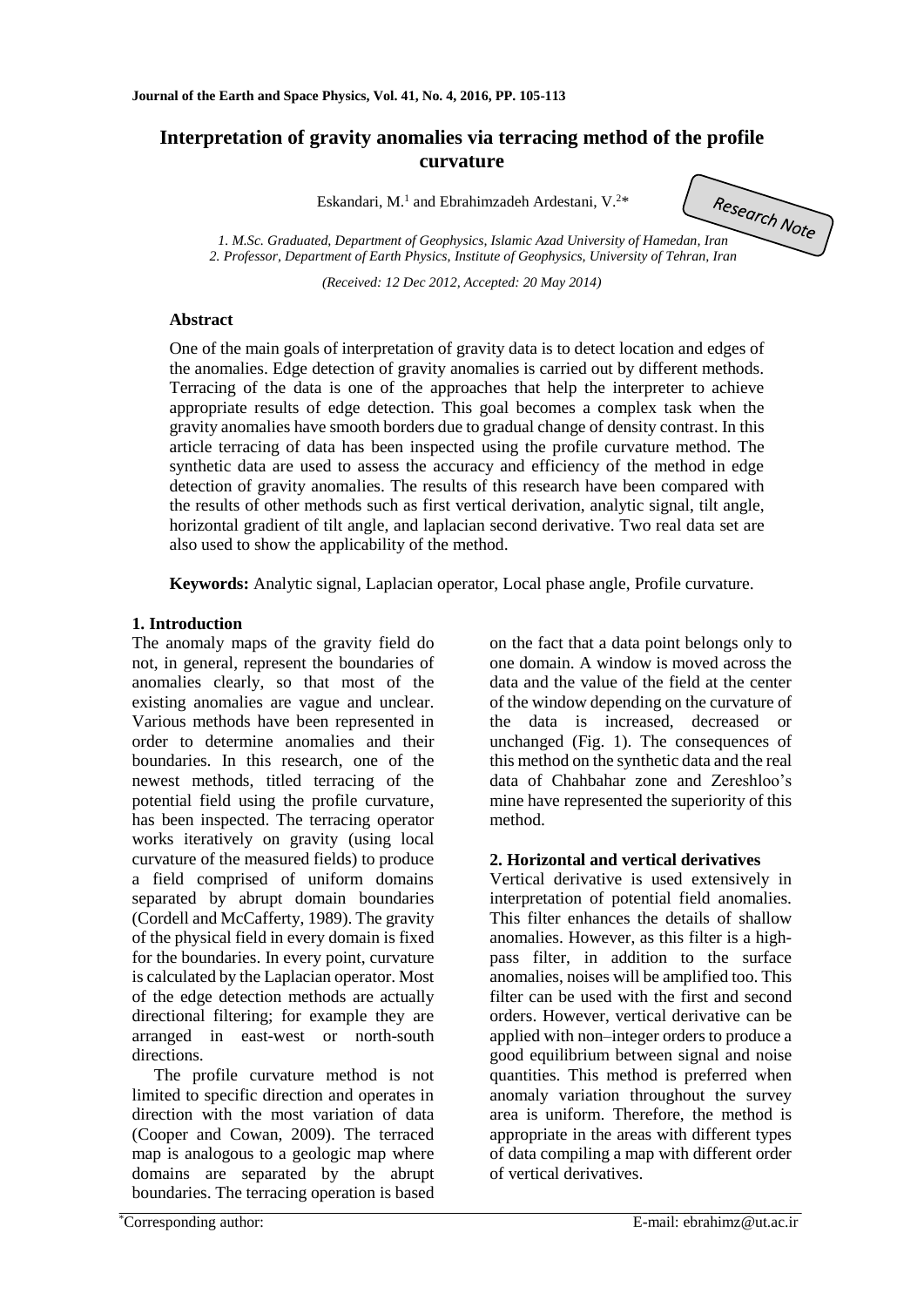

**Fig. 1.** Function values at data point  $x_0$  with  $(n+1)$  iteration are kept the same or set to the maximum or minimum of  $(n^{sh})$  iteration values. This is true within the narrow window *w* (centred on  $x_0$ ) on the basis of the direction of the curvature (Cordell and McCafferty, 1989).

The horizontal derivatives enhance the edges; whereas vertical derivatives narrow the width of anomalies, thereby can determine the source bodies more accurately. The higher the order of the derivative used, the more pronounced is the effect. However, as derivative filters are a form of high-pass filter; accordingly, noise in the data is enhanced (Cooper and Cowan, 2004).

The vertical gradient can be computed through following equation (Blakely, 1995):

$$
F\left[\left(\frac{\partial^n \varphi}{\partial z^n}\right)\right] = |k|^n F[\varphi]
$$
\n(1)

where  $\varphi$  is the gravity anomaly,  $k = 2\pi/\lambda$ and *F* is Fourier transform.

## **3. Analytic signal operator**

Another popular method to determine the borders is analytic signal. Analytical signal with a simple conversion in a frequency range is an analytical complex operator. The real part and imaginary parts of the analytical signal are horizontal and vertical gradients of gravity data, respectively. Hilbert transform could be used to obtain vertical gradient from horizontal one.

The gravity anomalies or their vertical

gradients (Klingele et al., 1991) are used to compute the analytic signal through following equation:

$$
|A_m| = \sqrt{\left(\frac{\partial f}{\partial x}\right)^2 + \left(\frac{\partial f}{\partial y}\right)^2 + \left(\frac{\partial f}{\partial z}\right)^2}
$$
 (2)

where *f* is gravity or its vertical gradient.

The analytic signal has a shape on causative bodies that depends on the location of them rather than their amplitudes (Nabighian,1972). The maximum amount of this area determines anomaly corners on the map.

### **4. Tilt angle filters**

Tilt angle is defined by Miller and Singh (1994) as follows:

$$
T = \tan^{-1}\left(\frac{\partial f/\partial z}{\left(\left(\partial f/\partial x\right)^2 + \left(\partial f/\partial y\right)^2\right)^{0.5}}\right) \tag{3}
$$

where *f* represents the gravity data. The tilt angle is positive over the source and becomes zero over or near the edge where the vertical derivative is zero and the horizontal derivative is the maximum. It is also negative outside the source region. The tilt angle has a range of -90 to 90 degree and is much simpler to interpret the analytic signal phase angle.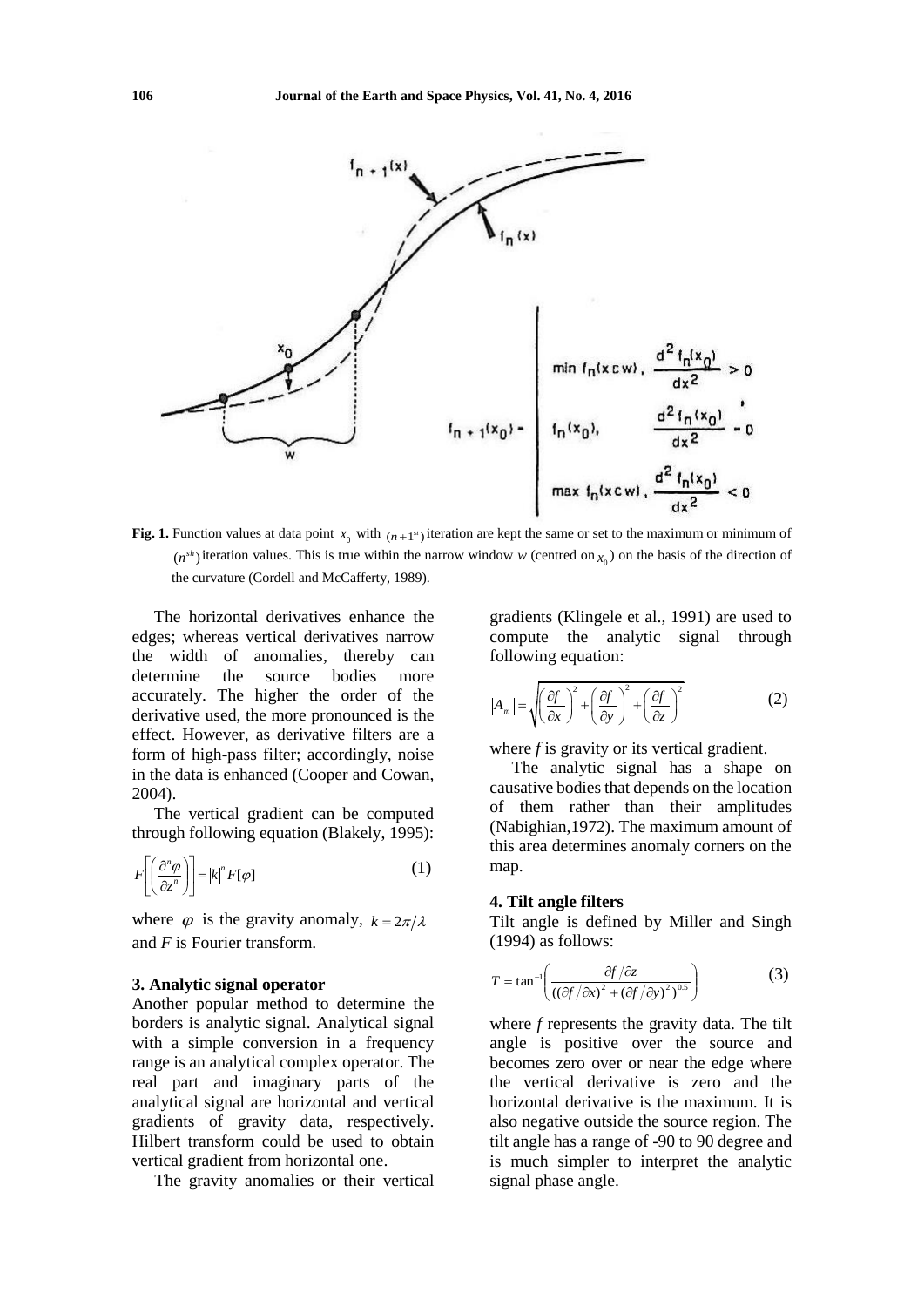## **5. Horizontal derivative of the tilt angle**

Veruzco et al. (2004) suggested use of the total horizontal derivative (THDR) of the tilt angle:

$$
THDR = \sqrt{\left(\frac{\partial T}{\partial x}\right)^2 + \left(\frac{\partial T}{\partial y}\right)^2}
$$
 (4)

Pilkington and Keating (2004) showed the reliability and stability of the method for edge detection of magnetic anomalies. This filter was applied for synthetic and real gravity data by Cooper and Cowan (2006).

## **6. Normalized version of the total horizontal derivative**

The amplitude of the maximum horizontal gradient enhances edges of any orientation and is given by:

$$
f x_{\text{tot}} = \sqrt{\left(\frac{\partial f}{\partial x}\right)^2 + \left(\frac{\partial f}{\partial y}\right)^2} \tag{5}
$$

A normalized version of this filter is defined by the following equation (Cooper and Cowan, 2006):

$$
TDX = \tan^{-1}\left(\frac{\sqrt{(\partial f/\partial x)^2 + (\partial f/\partial y)^2}}{|\partial f/\partial z|}\right)
$$
 (6)

## **7. Terracing method**

Terracing is a method for interpretation of potential field data. Application of this method to the potential field data develops domains in which the measured gravity is constant and their limits by the surroundings are projected by sharp boundaries (Cordell and McCafferty, 1989). Terracing is carried out by calculation of a curvature of 2 and 3 dimensional states. The curve is sharper over the point for which the curvature rate is greater. The curvature of a curve is calculated as follows:

$$
k(s) = \left| \frac{d\tau}{ds} \right| \tag{7}
$$

where  $\tau$  is the tangent vector of the curve,  $s$ is the length of the curvature and *k* is the curvature of the curve. When the data, e.g., the potential field data, have ruptured nature, Laplacian and the profile curvature operator methods have been used for terracing.

#### **7. 1. Laplacian operator**

The data gradient for one dimensional state using Laplacian derivation is calculated as follows:

$$
L_{1D} = \frac{d^2 f}{dx^2} \tag{8}
$$

where  $L_{1D}$  is the curvature in each point. In a moving window (Fig. 1), if the curvature value for the assumed point is zero, the potential field related to the center of the window will remain unchanged. If the estimated curvature value is positive, the potential field related to the center of the window is set the maximum rate, while in case of negative curvature, the potential field is set to the minimum value of the window. Figure 1 shows how the method is applied. The two-dimensional status of the curvature is calculated as follows:

$$
L_{2D} = \frac{d^2f}{dx^2} + \frac{d^2f}{dy^2}
$$
 (9)

 $L_{2D}$  is the curvature point in two dimensional state. This method can be performed repeatedly to reach a better and sharper result.

## **7.2. Profile curvature method**

In this method the curvature of the profile is used. The curvature of the data was computed using directional approximation of the Laplacian operator which is the direction of the steepest ascent at each point of the data. Mathematically, curvature is defined as the change in the slope angle along a very small arc of the curve, ds, (Fig. 2; Thomas, 1968). Curvature is inverse radius of a circle that is tangent over a small arc over, at least, the three points of the curve (Kepr, 1969). The general equation for curvature  $(k)$  of a plane section through a point on a surface is (Kepr, 1969):

$$
k = \frac{f_{\scriptscriptstyle n} \cos^2 \beta_{\scriptscriptstyle 1} + 2f_{\scriptscriptstyle n} \cos \beta_{\scriptscriptstyle 1} \cos \beta_{\scriptscriptstyle 2} + f_{\scriptscriptstyle n} \cos 2^2 \beta_{\scriptscriptstyle 2}}{\sqrt{q} \cos \phi} \qquad (10)
$$

where  $\varphi$  is the angle between normal vector, on the section plane, and a given point. The  $\beta_1$  and  $\beta_2$  are, respectively, the angles between the tangent of the given normal and the angles between the tangent of a given normal section at a given point and the axes *x,y*. where: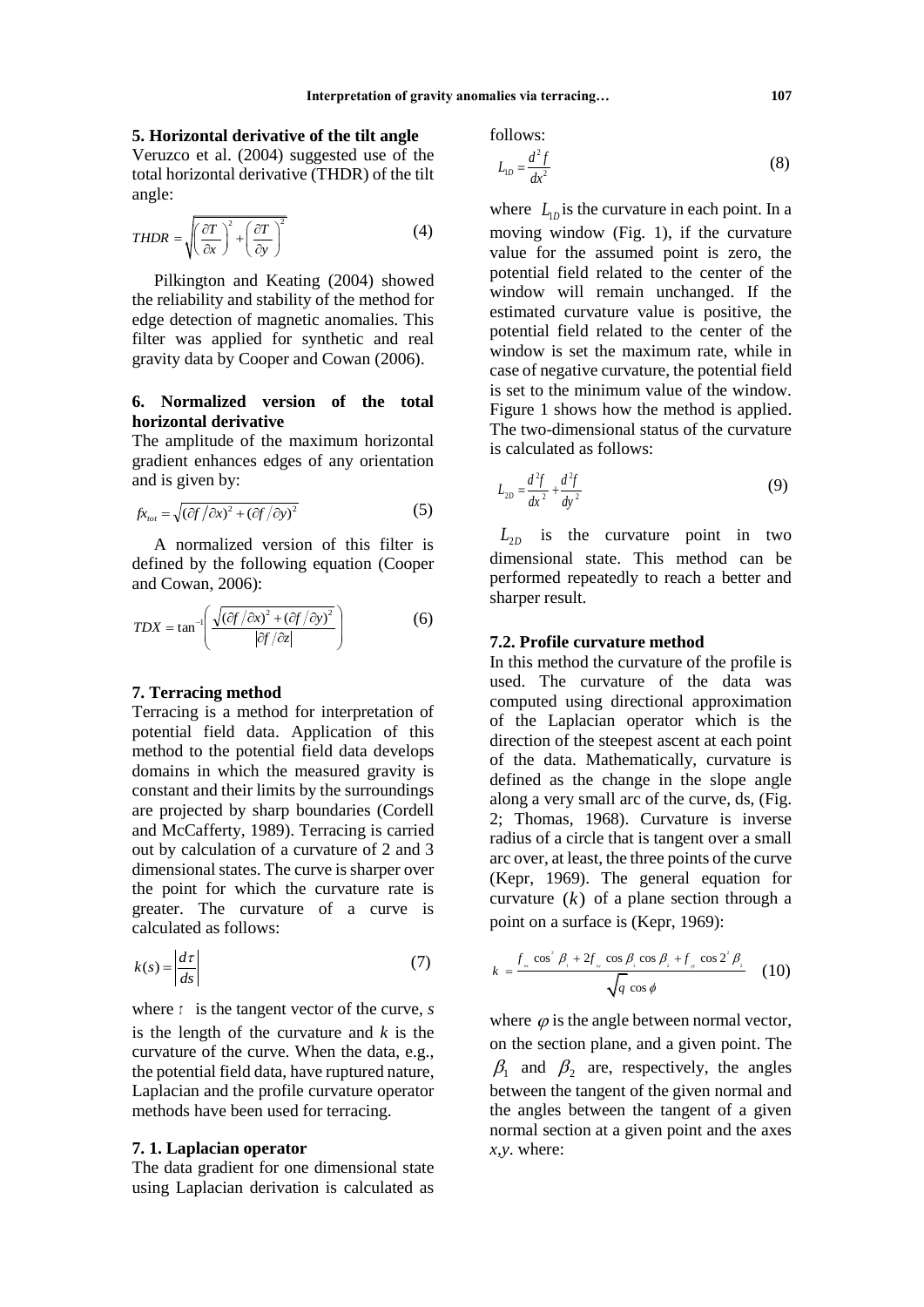$$
f_x = \frac{\partial f}{\partial x}, f_y = \frac{\partial f}{\partial y}, f_x = \frac{\partial^2 f}{\partial x^2}, f_y = \frac{\partial^2 f}{\partial y^2}, f_y = \frac{\partial^2 f}{\partial x \partial y}
$$
  

$$
p = f_x^2 + f_y^2, q = p + 1
$$

For the profile curvature (κs), the value is always in the section plane. The angular relationships are (Mitasova and Jarasalave, 1993):

$$
\cos \phi = \sqrt{\frac{p}{q}}, \text{ if } \cos \phi = 1, \cos \beta_1 = \frac{f_x}{\sqrt{pq}}, \cos \beta_2 = \frac{f_y}{\sqrt{pq}}
$$

$$
k_s = \frac{f_{xx}f_x^2 + 2f_{xy}f_xf_y + f_{yy}f_y^2}{p\sqrt{q^3}}
$$
 (11)

Curvature of the profiles is used in a window analogous to the Laplacian. The movable window on potential field maps would define the separable co-potential areas.

### **8. Synthetic models**

The synthetic models are shown in Figure 3a. Figure 3b shows gravity anomalies of the synthetic models. Using the inverse Fourier transform of Equation (1), the edges of the synthetic models are detected and shown in Figure 3c. As it is inspected from the figure, vertical derivatives show the width of anomalies; thereby more accurately we can identify the location of the shallow cubes.

The results of the analytic signal by using Equation (2) have been presented in Figure 2c. The analytic signal is positive over the model,

but the response is blurred due to the model depth.

The results of the tilt angle operation are presented in Figure 3e.

The contour of the theta map also show the location of the model edges, but the response is again blurred due to the model depth.

Figure 3 f shows the result of the THDR operation. Figure 3g shows the normalized total horizontal derivative of the data in Figure 3b. THDR can properly determine shallow sources, while the response from the deeper sources is relatively subdued. TDX, however, can specify both shallow and deep sources.



**Fig. 2.** In a mathematical definition, a curvature is the change in the slope of a curve over a small increment at ds along the curve at point a. The curvature is an inverse in the radius of a circle  $\rho$  that is tangent to the curve over the same increment *ds* (Thomas 1968).



**Fig. 3.** (a) 3D view of seven rectangular views with different depths. Density contrasts in this figure were -1 and 1 g/cm3, (b) gravity data, (c) the first vertical derivation of data, (d) analytic signal of the data a, (e) tilt angle of the data in a, (f) total horizontal derivative of the tilt angle data (i.e. THDR) using Eq. 3, (g) stabilized amplitude of the total horizontal derivative of the data in a using Eq. 4, (h) the results of the Laplacian derivative function of a, with twenty iterations, (i) the profile curvature function based on the results of a using Eq. 11, with twenty iterations.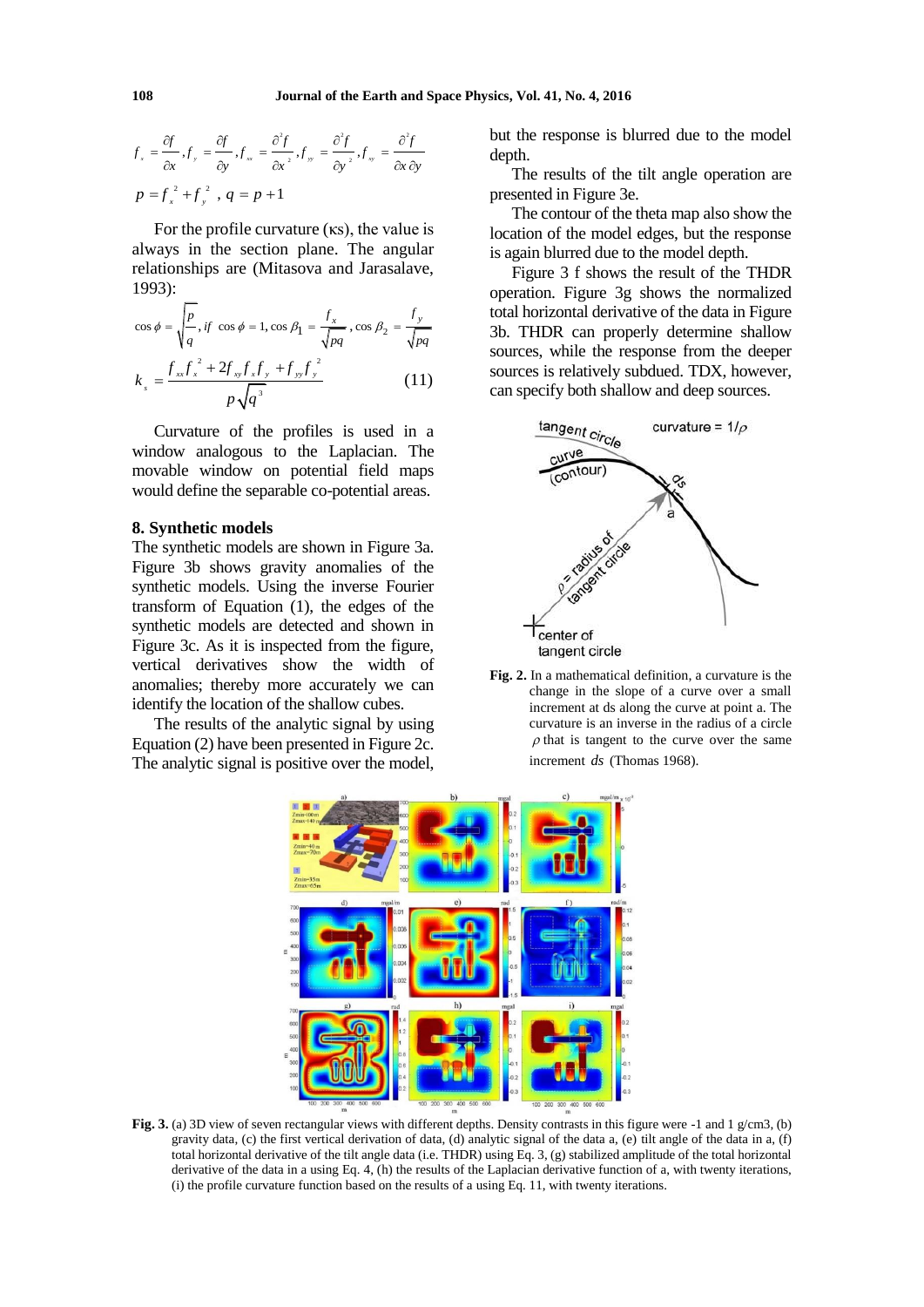Figure 3h shows the results of the Laplacian derivative operation by which the data are segmented into distinct regions centered on each of the seven bodies. The problem of using this method is in its direction of applicability in north-south and east-west.

As it can be seen TDX and THDR filters depicted the borders with high accuracy compared to the analytic signal, Laplacian derivative operator, and the filters based on the local phase. Figure 3i shows the results of the profile curvature operator. The border between cubes shows the high accuracy compared to the vertical derivation, analytic signal, Laplacian derivative operator and the

filters based on the local phase. This method can be performed repeatedly to achieve better and sharper result. Figure 4 shows the gravity data from Figure 3, with a small amount of random noise. According to Figures 3 and 4, it can be revealed that the profile curvature (Fig. 4g) is more robust to noise than the Laplacian function (Fig. 4f), analytic signal operator (Fig. 4b) and the filters based on the local phase. However, as both Laplacian derivative operator and the profile curvature used the second horizontal derivatives of the data, they are prone to noise problems. The data may benefit from smoothing prior to their computation.



**Fig. 4.** (b) Gravity data from Fig. 3d, but a small amount of uniformly distributed random noise is added, (c) gravity data from Fig. 3e, but a small amount of uniformly distributed random noise is added, (d) total horizontal derivative of the tilt angle data (i.e., THDR), but a small amount of uniformly distributed random noise is added, (e) gravity data from Fig. 3g (TDX), but a small amount of uniformly distributed random noise is added., (f) gravity data from Fig. 3h, but a small amount of uniformly distributed random noise is added, (g) gravity data from Fig. 3i, but a small amount of uniformly distributed random noise is added.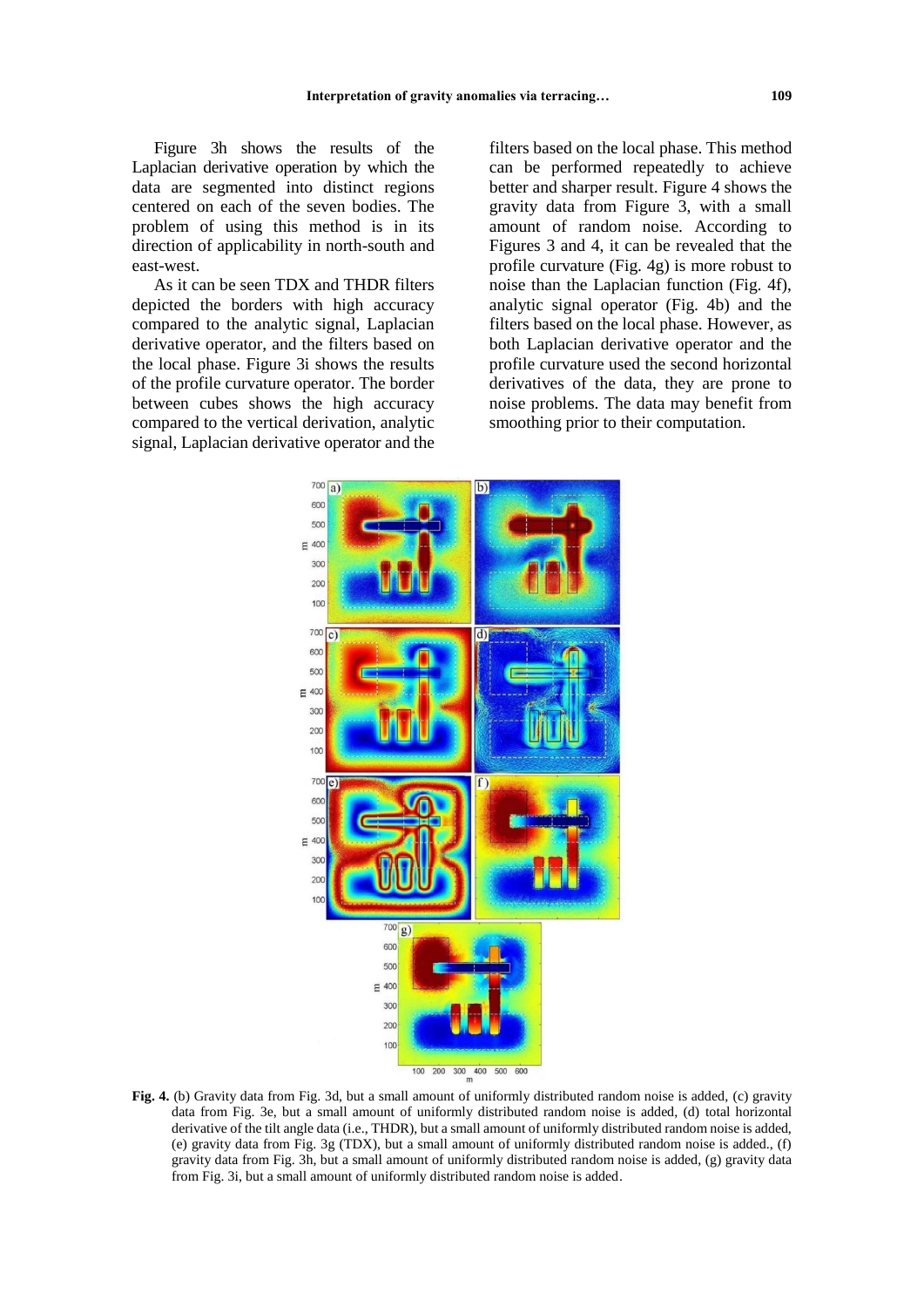### **9. Real data**

The consequences of applying the profile curvature method to the two sets of real data are presented here.

## **9.1. First real data set (Chahbahar)**

The first real data set belongs to an area close to Chahbahar in southern Iran. The area is shown in Figure 5 (black rectangle).

This area is limited to Jazmoorian in north, Oman Sea in south, Pakistan in east and Zeerdan fault in west. The dominant geological formation of the area is Makran sedimentary basin. The salient characteristic of the Makran sedimentary basin is the existence of east-west oval syncline. This syncline is blocked by the east-west faults.

A Scintrex CG3 gravimeter with a sensitivity of 5 micro-Gals is used for reading the data. The altitude of the station was measured by a total station (Leika 506).

Figure 6a shows Bouguer gravity anomalies. Figure 6b shows the first vertical derivatives applied to Bouguer anomalies. Figure 6c shows the analytic signal of the data, with an unclear edges and the figure is cluttered. Figure 6d shows the tilt angle of data in Figure 6a. In Figures 6e and 6f, the total horizontal derivatives (i.e. THDR) of the tilt angle data are compared with TDX (Eq. 6). Figure 6e is dominated by a few large amplitude responses. TDX is also noisy, but shows the smaller features with greater clarity than conventional filters (analytic signal or first vertical derivatives).

Figure 6f shows the total horizontal derivative (TDX) of data in Figure 6a with the stabilized amplitude. Figure 6g shows the gravity data using the Laplacian derivative operator. The ragged behavior of the contours of the terraced data mentioned above is clearly visible throughout the image.



**Fig. 5.** Map of Iran, Chahbahar and Zereshloo areas are shown with black and red rectangles, respectively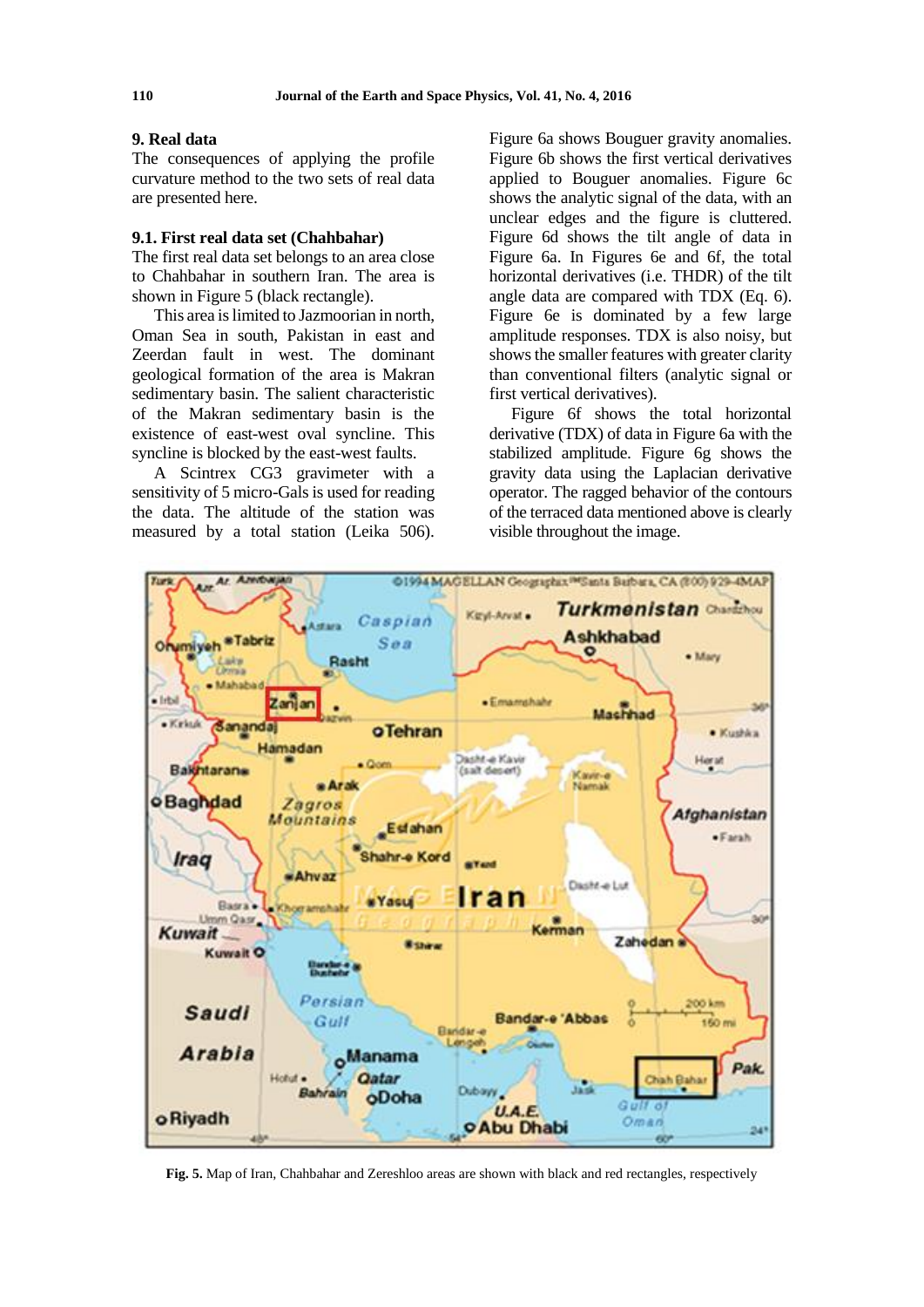

**Fig. 6.** (a) Gravity data from the Bouguer anomaly portion of the Chahbahar, (b) first vertical derivation of a, (c) analytic signal function based on the results of a, (d) tilt angle of the data in a, (e) total horizontal derivative of the tilt angle data (i.e. THDR), (f) stabilized amplitude of the total horizontal derivative of the data in (a), (g) results of the Laplacian derivative function of a, with twenty iterations, (h) profile curvature function based on the results of a, with twenty iterations.

The profile curvature results are shown in Figure 6h. The profile curvature clearly shows the location of some model edges. The most important advantage of terracing methods including profile curvature and Laplacian operator is that they can identify the border of the anomalies without distorting them. On the other hand, the shape of the anomalies, particularly in Bouguer maps, remains unchanged. It should be mentioned that the profile curvature method (Fig. 6h) is quite smoother than the Laplasian operator (Fig. 6g), especially in the border of the anomalies.

## **9.2. Second real data set (Zereshloo)**

As a second example, the method was applied to the gravity data of the Zereshloo mine in northern Iran. The location of the mine is shown in Figure 5 with the red rectangle. The main geological structure is Andesite with Iron oxides and Basalt Tuff with Olivine and

Pyroxene. The two are separated by a northsouth fault. The complete Bouguer anomalies are shown in Figure 7a. Figure 7b shows the first vertical derivatives of Bouguer anomalies (Fig. 7a). Figure7c shows the effect of the analytical signal operator. Figure 7d shows the results of tilt angle operator. Figure7e shows the total horizontal derivatives of the tilt angle results (THDR). Figure7e shows total horizontal derivative (TDX) with the stabilized amplitude.

The Laplacian and profile curvature results are shown in Figures 7f and 7g, respectively. Boundaries are smoother in Figure 7h than the boundaries in Figure 7g. The advantage explained in section 9.1 is also valid for the obtained results of this set of data. However, as the local anomalies are more dominant in Fig.7a, Figs. 7b-c shows the edges of these anomalies better than the former set of real data (Figs. 6a-b).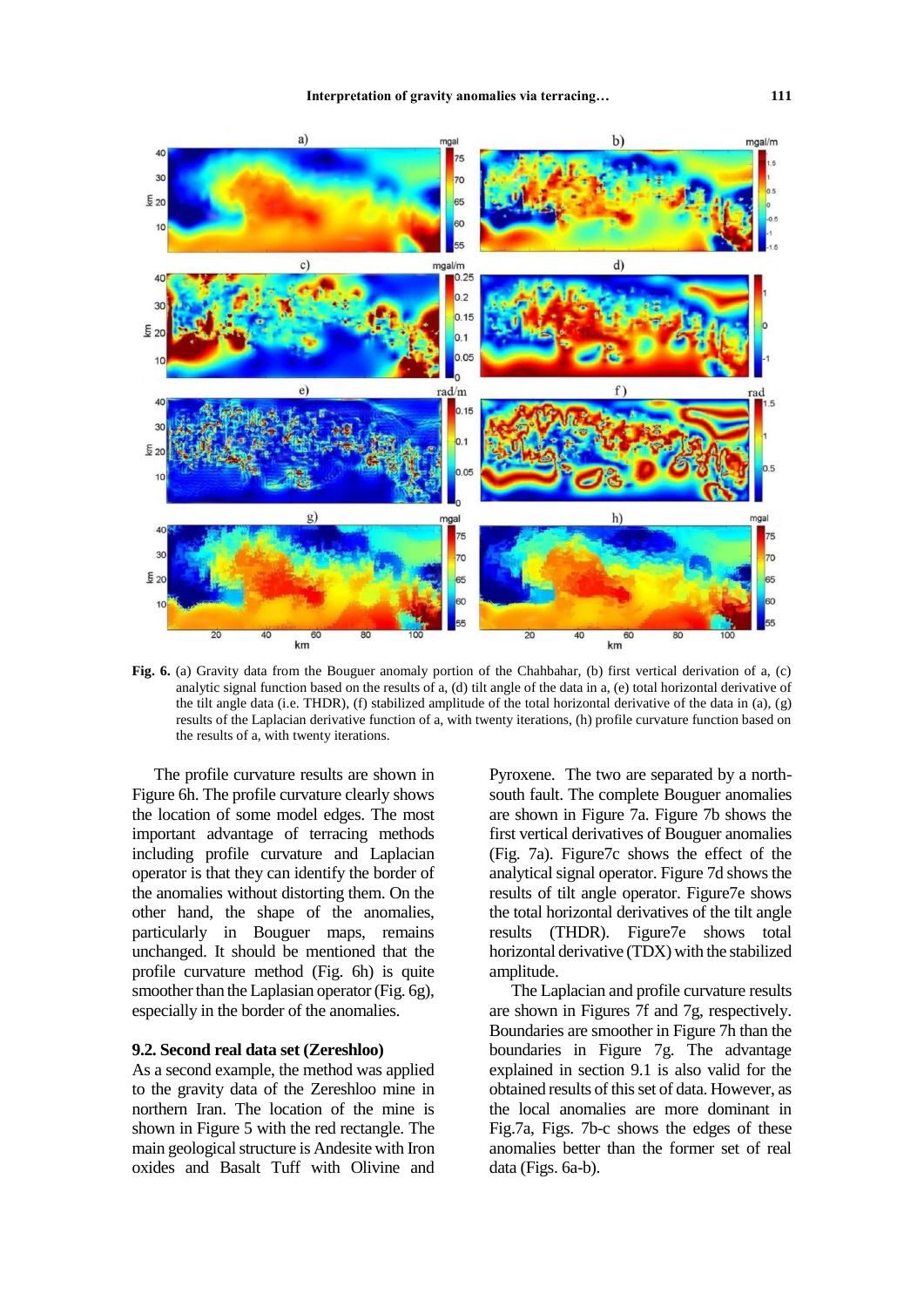

**Fig. 7. (**a) Gravity data from Zereshloo mine in northern Iran, (b) first vertical derivation of a, (c) analytic signal function based on the results of a, (d) tilt angle of data in a, (e) total horizontal derivative of the tilt angle data (i.e. THDR), (f) stabilized amplitude of the total horizontal derivative of the data in a, (g) results of the Laplacian derivative function of a, with twenty iterations, (h) profile curvature function based on the result of a, with twenty iterations.

## **10. Conclusions**

Boundary of the gravity anomalies are determined by the following methods: vertical derivation, analytic signal, the filters based on the local phase, and terracing methods. The borders are determined more clearly than the profile of the curvature method. The Laplacian and the profile curvature methods give more accurate results when an iterative process is used. The Laplacian and profile curvature are sensitive to noise, because they help calculate second level format of data. Using the profile

curvature method and the Laplacian operator, the main geology structure is also retained, in addition to specifying the borders. Analytic signal filters and phase angle do not properly represent the effects of deep models, whereas the terracing operator by both methods of Laplacian and profile curvature shows the effect of both deep and shallow models.

## **Acknowledgements**

The authors are thankful to the Institute of Geophysics, University of Tehran and